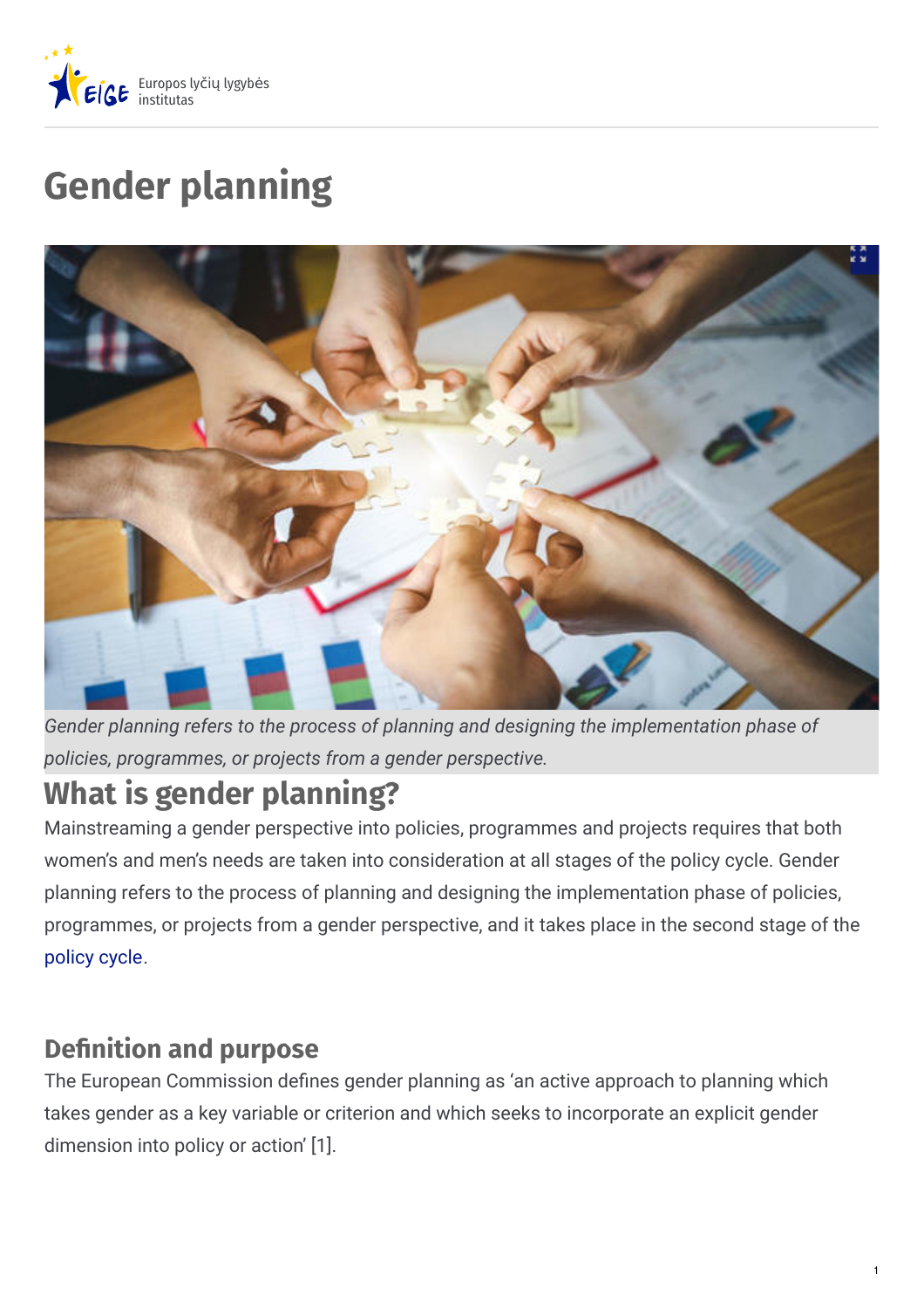Integrating a gender perspective into the planning and design of policies, programmes and projects requires, firstly, the recognition of gender gaps and structural gender inequalities that need to be tackled in a given context and, secondly, the definition of gender-policy objectives and the formulation of appropriate approaches and interventions to achieve them [2].

Gender planning stems from the recognition that different groups of women and men have different needs, different levels of access and control over resources, and different opportunities and constraints [3]. Gender planning pays particular attention to unequal gender relations and structural inequalities. It aims to transform unequal gender relations in different [policy](https://eige.europa.eu/gender-mainstreaming/policy-areas) areas by responding to the needs of women and men and through a more even distribution of resources, actions, responsibilities and power [4].

#### **Read more about gender planning**

Gender planning is a method and a concept that emerged as a result of the inability to address gender inequalities with existing planning models and processes. It has its origins in transformative models of social and human development, which in turn emerged to inform international development models based mostly on maximising economic growth and increasing productivity and industrialisation. Feminist critiques showed that these models not only failed to be gender neutral but, by ignoring women's gender needs and gender relations, had negatively affected women in unexpected ways [5].

Gender mainstreaming was recognised in 1995 at the UN Fourth World Conference on Women in Beijing as the methodology to be used to incorporate a gender perspective into policies and institutions. The following year, the European Commission committed itself to a 'dual approach' towards realising gender equality. This approach involves mainstreaming a gender perspective into all policies, while also implementing specific measures to eliminate, prevent or remedy gender inequalities. Both approaches go hand in hand, and one cannot replace the other.

Through the introduction of the dual approach to gender equality, gender planning has become a tool endorsed at the EU level and implemented in some Member States.

Read more on Gender [mainstreaming](https://eige.europa.eu/gender-mainstreaming/what-is-gender-mainstreaming) on EIGE's website.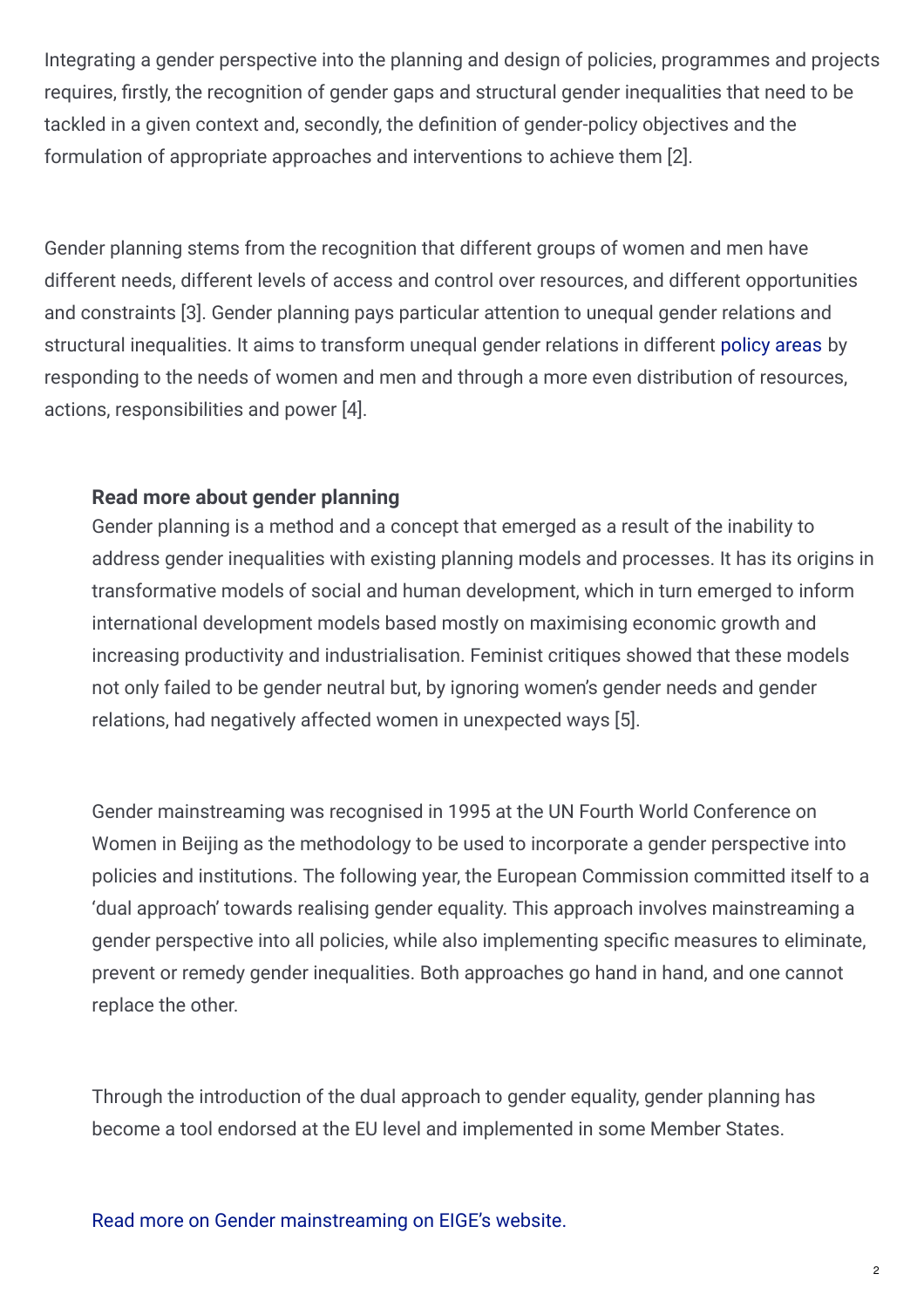## **Why is gender planning important?**

Introducing a gender perspective into the planning of policies, programmes and projects enables women's and men's needs to be made visible and to be addressed. The inclusion of a gender perspective in the planning process enables policymakers to understand gender inequalities when planning an intervention, thereby avoiding perpetuating them during the implementation of a policy, programme or project, and achieving better results.

Adopting a gender perspective in the planning stage contributes to preventing bottlenecks in the implementation process, or at worst the adoption of measures that  $-$  if not considered from a gender perspective — could result in undesired consequences for women or men.

In addition, adopting a participatory process for gender planning, for example by consulting with different [stakeholders](https://eige.europa.eu/gender-mainstreaming/methods-tools/gender-sensitive-stakeholder-consultation), can contribute to increasing the relevance for the people affected by the policy or programme, its transparency and the accountability of those in charge of implementation, and to avoiding conflicts in the implementation phase.

## **How does gender planning work? Step 1. Dening the problem**

At this step, an issue enters the agenda of decision-makers and the intervention problem is defined. Through a gender analysis, the needs, roles, resources, opportunities of women and men and the constraints for public intervention in the respective area are identified.

## **Step 2. Dening the policy/programme/project**

This step includes the framing of the intervention approach, based on previous analysis, and the identification of a set of alternative solutions. The framing of the approach implies deciding what gender-aware approach will be the most suitable for the policy intervention at stake. Adopting a gender-aware approach is different from simply including women as an 'add-on'. This gender approach can be a gender-mainstreaming approach, which aims to benefit women and men equally, or a gender-specific approach, which takes into account the gender differences that emerged during the problem definition and that target (a particular group of) women or men specifically.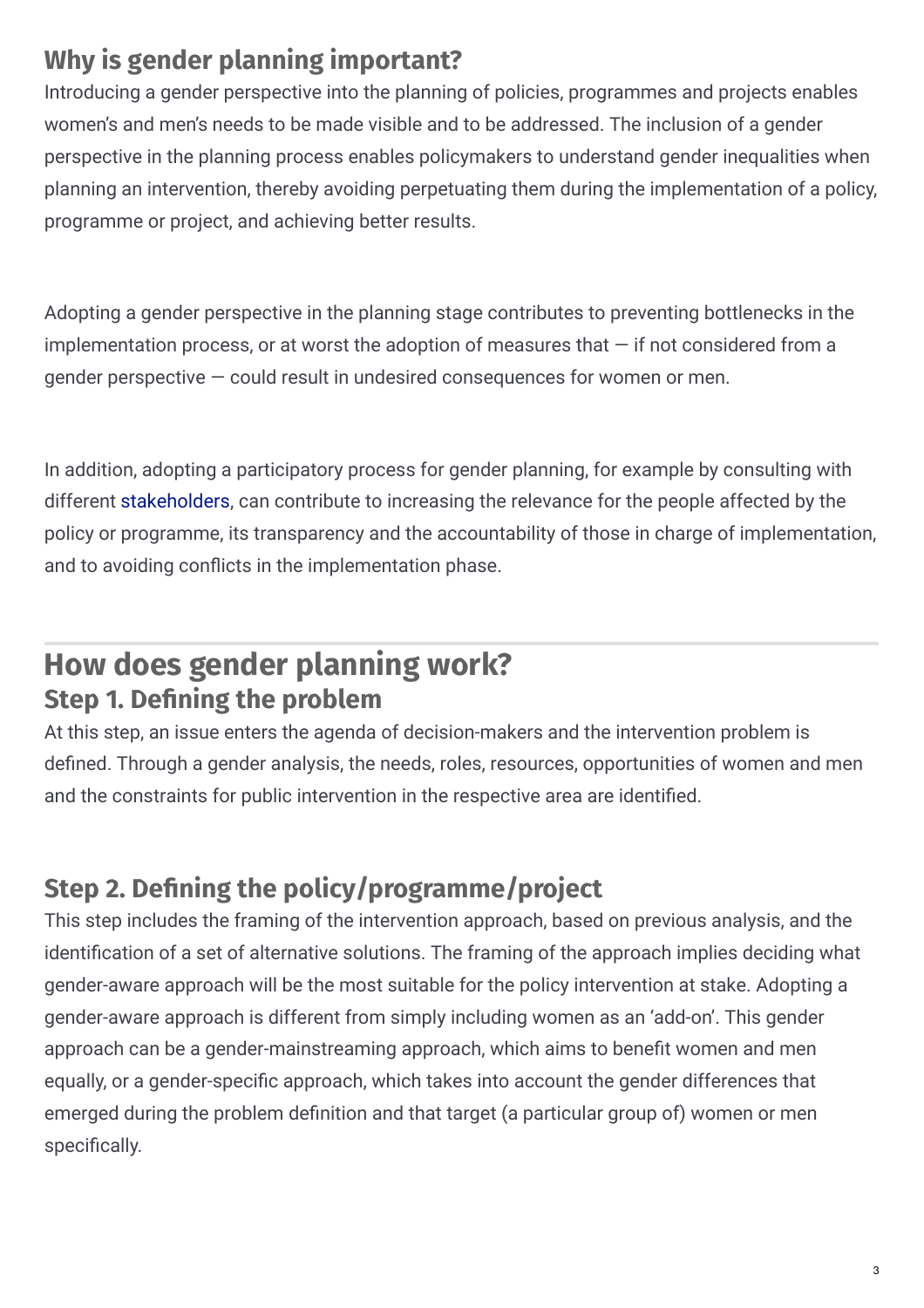This step also assesses how the proposed solutions will affect women and men by carrying out a gender impact assessment of the various solutions. Finally, gender-specific objectives are identified.

### **Step 3. Legitimacy and operational design**

During this stage a detailed definition of the intervention and its organisational and delivery design is formulated. In this stage, decision-makers identify the outcomes of the intervention, the actions to be taken in order to achieve the outcomes, the partners and their roles and the necessary budget along with the delivery procedures, timing and organisational structure.

Decision-makers should also identify specific gender [indicators](https://eige.europa.eu/gender-mainstreaming/methods-tools/gender-statistics-indicators) to assess the outcomes of the intervention for both women and men, disaggregated by specific target groups and taking account of how gender intersects with age, ethnicity, education, country of birth or (dis)ability, among other factors.

It is also important to address the issue of the representation of women and men. When designing a policy, a programme or a project, specific attention should be paid to ensuring gender balance in the composition of the team, the presence of staff with specific knowledge and experience with gender issues and the provision of gender [equality](https://eige.europa.eu/gender-mainstreaming/toolkits/gender-equality-training) training for staff and partners involved in the intervention.

Delivery procedures have to ensure accessibility to the intervention for both women and men or the target group. In case of access to the intervention through [tenders](https://eige.europa.eu/gender-mainstreaming/methods-tools/gender-procurement), terms of reference must be written using gender-sensitive language. It must also be used for consultants involved in assisting the planning, implementation and delivery of the intervention.

A gender [evaluation](https://eige.europa.eu/gender-mainstreaming/methods-tools/gender-evaluation) should be planned at this stage to monitor and evaluate the relevance and effectiveness of the intervention from a gender point of view.

### **Step 4. Dening the budget**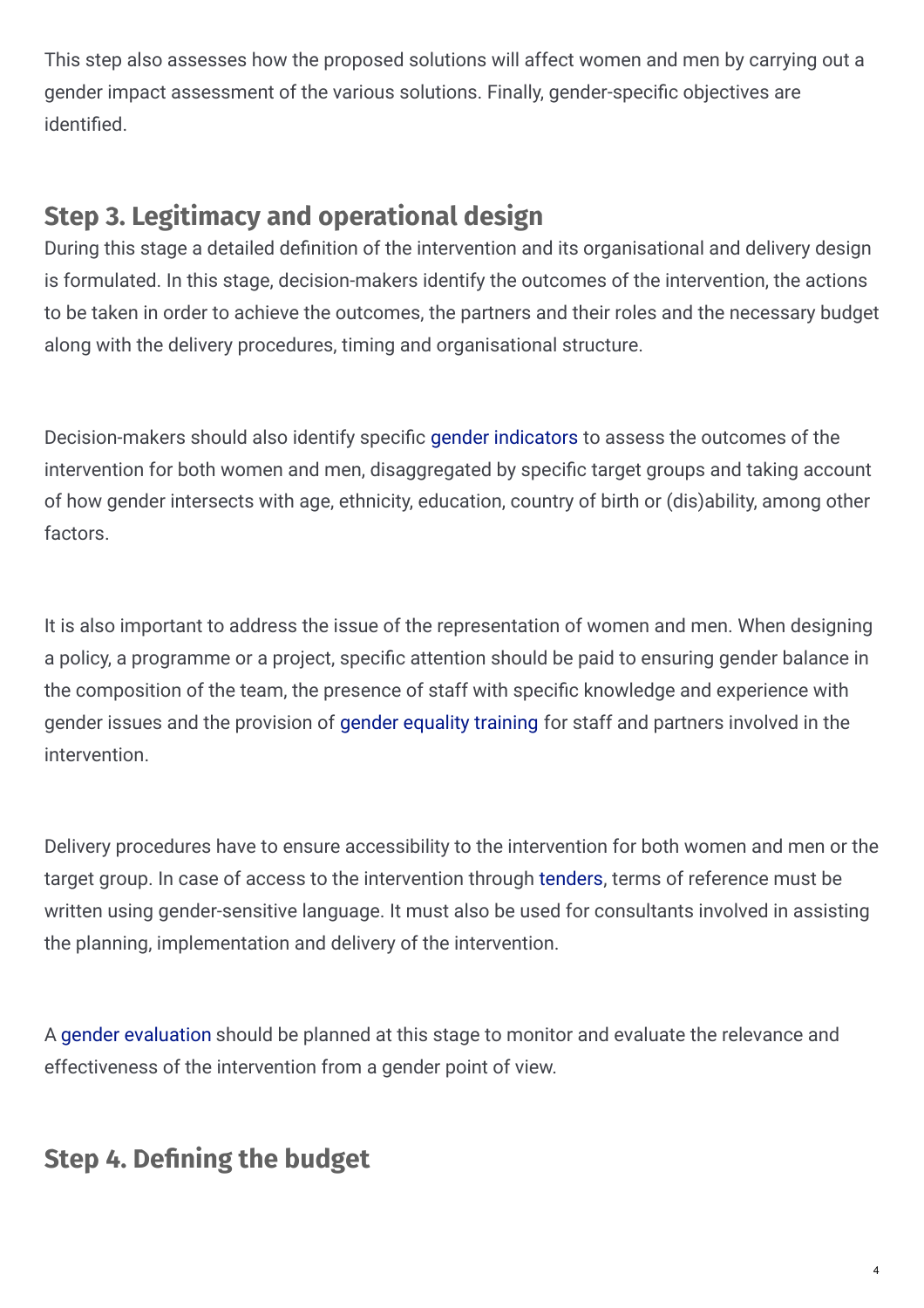In defining the budget at the planning stage, decision-makers have to allocate adequate resources to meet the gender objectives and reach the planned outcomes. Gender [budgeting](https://eige.europa.eu/gender-mainstreaming/methods-tools/gender-budgeting) may be used to ensure the adequate reflection of both women's and men's needs in the allocation of resources for the intervention measures.

#### **Ensuring a gender participatory approach**

The potential of gender planning to challenge gender social roles and the unequal distribution of resources and power will be greater if individuals and groups potentially affected by the respective intervention are involved, and if their participation is taken into account in other stages of the policy cycle, such as monitoring and evaluation.

The adoption of a gender participatory approach to gender planning:

makes it possible to identify the problems, needs and expectations of the women and men whose lives will be directly affected by the policy;

allows for a better understanding of how gender relates to the content of policy measures; increases participants' empowerment and trust in public institutions;

assists in preventing and managing risks, unexpected results and conflicts; and

increases the effectiveness and efficiency of policies through the involvement of affected parties.

In order to ensure a successful gender participatory approach to planning, the following are some of the key elements that should be taken into account:

ensuring the participation of women especially those who may not be traditionally represented in decision-making structures [6]; implementing a time frame that suits all participants, both women and men; ensuring the participation of gender experts, especially in decision-making; addressing not only women's practical needs, but especially their gender strategic interests [7]; making gender planning suitable for the local context; avoiding the reproduction of gender-unequal power relations between women and men during the process;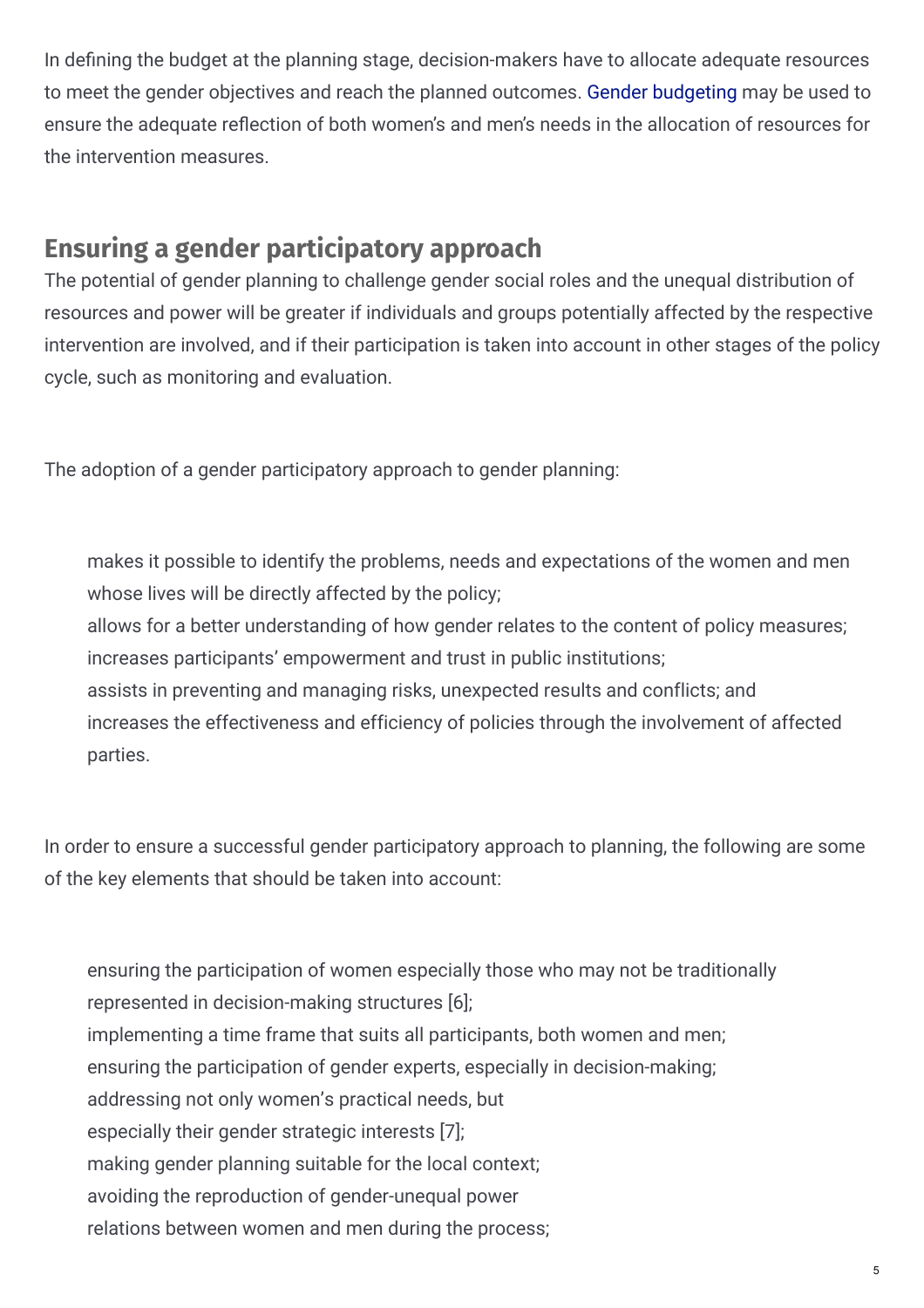sharing the results and proposals with the target groups of the plan.

Finally, a gender participatory approach also includes identifying and engaging relevant partners who can bring expertise and knowledge into the planning phase. In this context, women's organisations and other organisations that have expertise in gender-related planning and [implementation](https://eige.europa.eu/gender-mainstreaming/methods-tools/gender-sensitive-stakeholder-consultation) should be involved in the delivery of the intervention. (Read more on Gender Stakeholder Consultation)

#### **Read more on gender planning frameworks**

**Caroline Moser's framework** is one of the earliest approaches to gender planning [8]. It comprises three methodological tools: triple roles (reproductive, productive and community management); [practical](https://eige.europa.eu/rdc/thesaurus/terms/1323) and [strategic](https://eige.europa.eu/rdc/thesaurus/terms/1397) gender needs [9]; and policy approaches to development (classified by how they address women's gender needs). Gender planning tackles the following types of women's needs: practical gender needs, which emerge from women's living conditions (e.g. access to healthcare) and can be addressed by specific inputs; and strategic gender needs (or interests), which emerge from structural inequalities such as the gender division of labour, including issues such as legal rights, domestic violence, and women's control over their bodies. In Moser's framework, the main goal of gender planning is the emancipation of women and their release from subordination, with the aim of achieving gender equality and empowerment through meeting women's practical gender needs and, more importantly, strategic gender needs [10].

According to the **Longwe women's empowerment framework** conceptualised by Sara Hlupekile Longwe in the early 1990s, gender planning aims to assess how women's equality and empowerment are defined in practice and to what extent a policy, programme or project sustains women's equality and empowerment [11]. The Longwe framework identifies five levels for assessing women's equality and empowerment in all aspects of social and economic development:

**(i) welfare** — the level of women's state of welfare compared to that of men;

**(ii) access** — women's equal opportunities and access to production factors, public services and outcomes;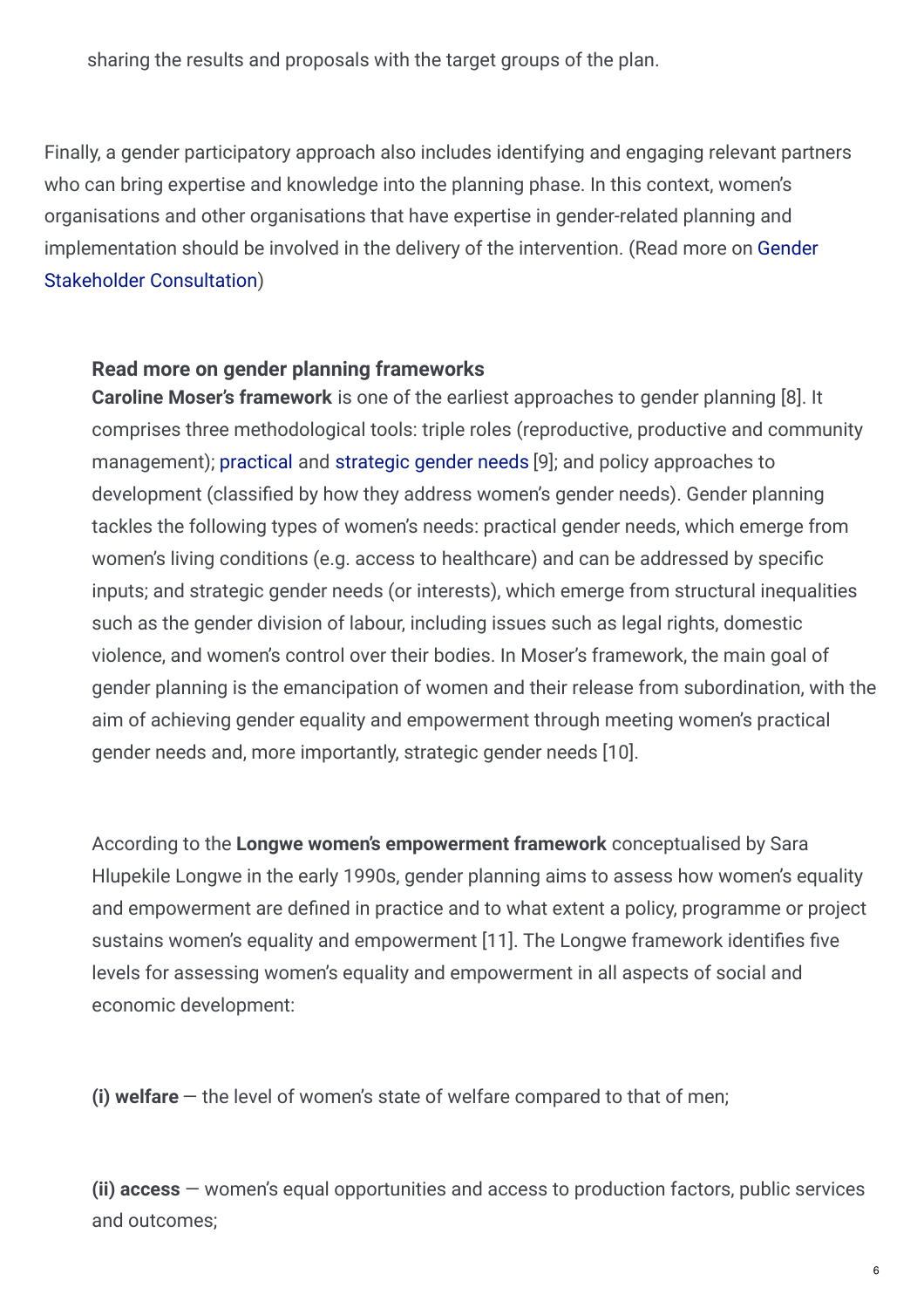**(iii) conscientisation** — acknowledgement of the differences between sex and gender, recognition of the cultural substrate of gender roles as a first step for changing them, women's and men's agreement on the fair division of labour and economic and political equality between women and men;

**(iv) participation** — women's involvement at all stages of a policy, programme or project cycle and at all levels of decision-making;

**(v) control** — women's control over the decision-making process to ensure a balanced distribution of power between women and men over the division of public resources and benefits [13].

The capacities and vulnerabilities approach aims to sustain the planning of humanitarian measures and interventions for disaster preparedness. This framework asserts that in planning a policy, programme or project in this area, three main dimensions should also be investigated using a gender lens, namely: physical/material capacities and vulnerabilities; social/organisational capacities and vulnerabilities; and motivational/attitudinal capacities and vulnerabilities [14].

The social relations approach is a framework that aims to transform the design of policies by including women as actors in their own development. Thus, in planning policies, programmes and projects, significant emphasis is put on challenging gender inequalities in the division of resources, responsibilities and power [15].

Read more on conceptual frameworks for Gender Planning in Gender [Analysis](https://eige.europa.eu/gender-mainstreaming/methods-tools/gender-analysis).

#### **Gender** planning in different policy fields

Gender planning can be applied in different fields, from agriculture and rural development to culture, employment and health. Gender planning can also be applied to different types of interventions: policies, programmes and projects. Finally, gender planning can be implemented by organisations and public institutions.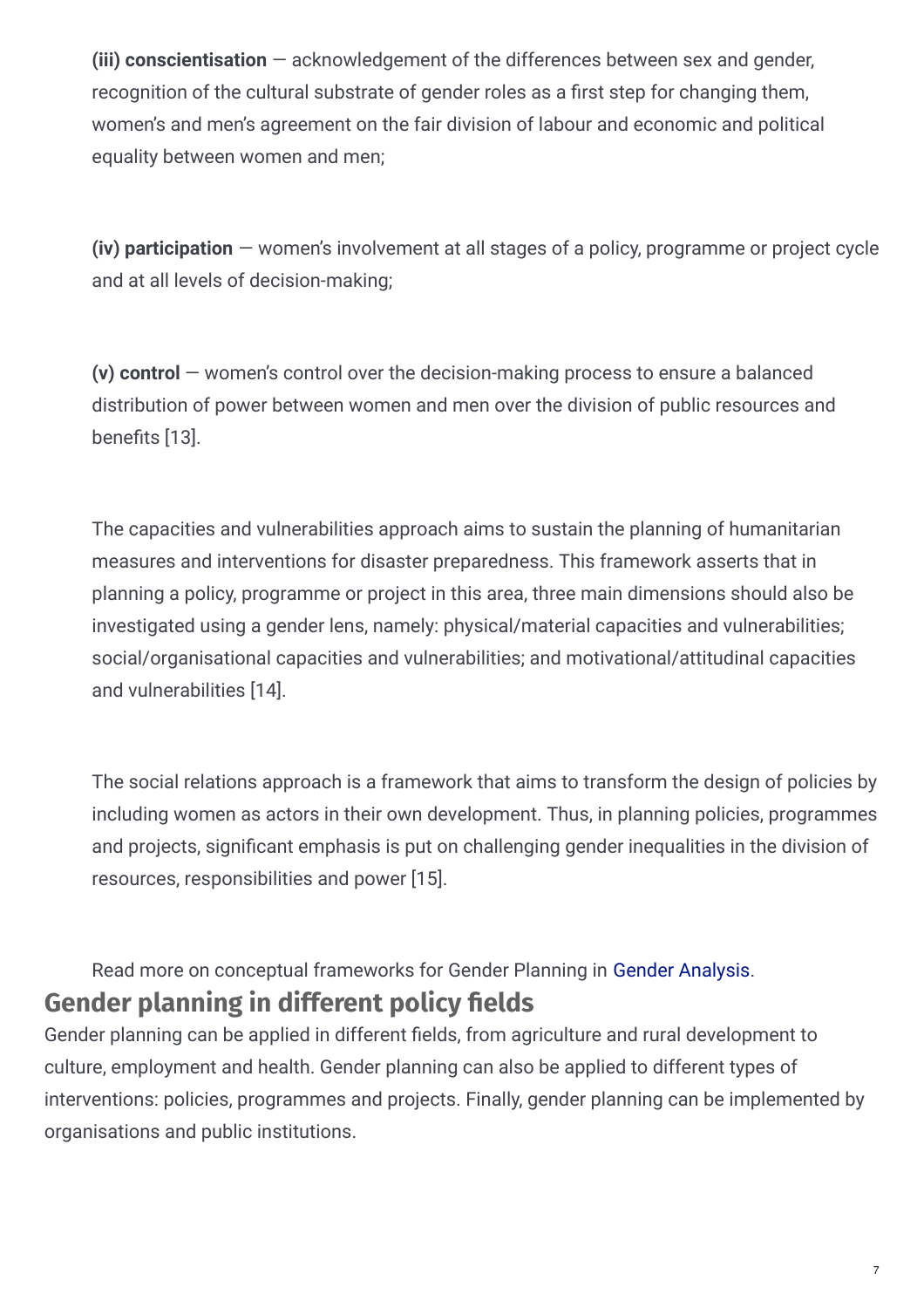Find out more about how gender planning is applied in different policy areas in the section on [policy](https://eige.europa.eu/gender-mainstreaming/policy-areas) areas in EIGE's Gender Mainstreaming Platform.

# **Further information**

Download this page in a PDF [publication](https://eige.europa.eu/sites/default/files/mh0319273enn_002_0.pdf)

#### **Endnotes**

[1] European Commission, Communication from the Commission to the Council and the European Parliament  $-$  Programme of action for the [mainstreaming](http://www.europarl.europa.eu/sides/getDoc.do?pubRef=-//EP//TEXT+REPORT+A5-2002-0066+0+DOC+XML+V0//EN) of gender equality in Community development co-operation, COM(2001) 295 final), 2001.

[2] Taylor, V., A quick guide to gender [mainstreaming](https://www.thecommonwealth-ilibrary.org/commonwealth/social-issues-migration-health/a-quick-guide-to-gender-mainstreaming-in-development-planning_9781848596818-en) in development planning, Commonwealth Secretariat, London, 1999.

[3] Moser, C., 'Gender planning in the third world: Meeting practical and strategic gender needs', World [Development,](http://www.ucl.ac.uk/dpu-projects/drivers_urb_change/urb_society/pdf_gender/DPU_Levy_Institutionalising_Gender.pdf) Vol. 17, No 11, 1989, pp. 1799-1825; and Levy, C., 'The process of institutionalising gender in policy and planning: The 'web' of institutionalisation', Working Paper No 74, University College London, London, 1996.

[4] Ibid.

[5] United Nations [Development](http://www.undp.org/content/dam/undp/library/gender/Institutional Development/TLGEN1.6 UNDP GenderAnalysis toolkit.pdf) Programme, Gender in development programme — Learning & information pack, 2001.

[6] Levy, C., 'The process of institutionalising gender in policy and planning: The 'web' of [institutionalisation',](http://www.ucl.ac.uk/dpu-projects/drivers_urb_change/urb_society/pdf_gender/DPU_Levy_Institutionalising_Gender.pdf) Working Paper No 74, University College London, London, 1996.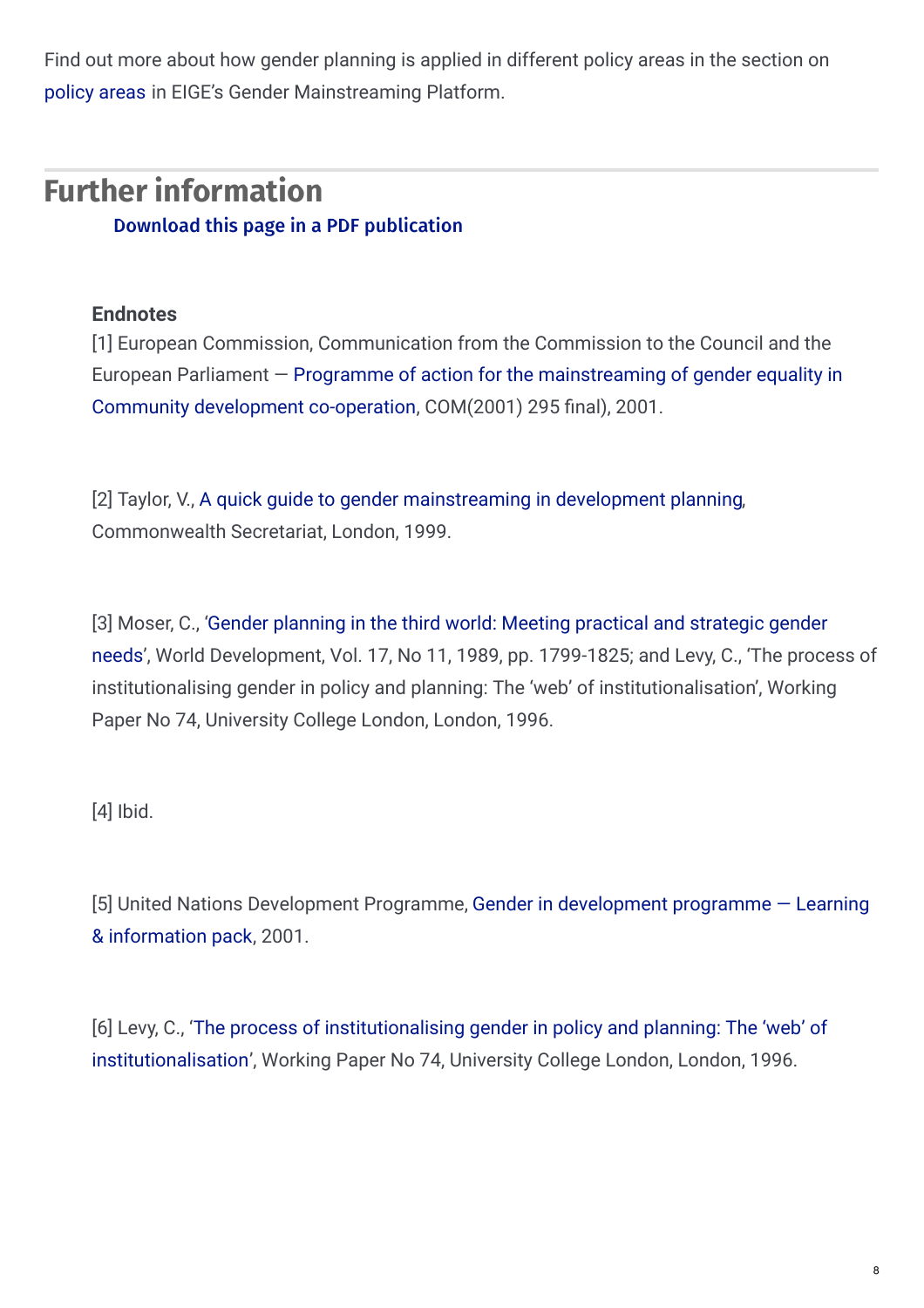[7] Moser, C., 'Gender planning in the third world: Meeting practical and strategic gender needs', World Development, Vol. 17, No 11, 1989, pp. 1799-1825; and Levy, C., 'The process of institutionalising gender in policy and planning: The 'web' of [institutionalisation',](http://www.ucl.ac.uk/dpu-projects/drivers_urb_change/urb_society/pdf_gender/DPU_Levy_Institutionalising_Gender.pdf) Working Paper No 74, University College London, London, 1996. Available at:

[8] Moser, C., Gender planning and development: Theory, practice and training, Routledge, New York, 1993.

[9] Molyneux, M. "Mobilization without Emancipation? Women's Interests, the State, and Revolution in Nicaragua", Feminist Studies, Vol. 11, No. 2, Summer, 1985, pp. 227-254.

[10] Moser, C., Gender planning and development: Theory, practice and training, Routledge, New York, 1993

[11] United Nations [Development](http://www.undp.org/content/dam/undp/library/gender/Institutional Development/TLGEN1.6 UNDP GenderAnalysis toolkit.pdf) Programme, Gender in development programme — Learning & information pack, 2001.

[12] Ibid.

[13] Ibid.

[14] Ibid.

[15] Ibid. Bridge (Institute of Development Studies), Gender planning [frameworks](http://www.bridge.ids.ac.uk/sites/bridge.ids.ac.uk/files/docs_gem/index_implementation/pf_coretext.htm). **Other resources**

Moser, C., 'Gender planning and development: Revisiting, [deconstructing](https://www.ucl.ac.uk/bartlett/development/sites/bartlett/files/wp165.pdf) and reflecting', Working Paper Series: Reflections, No 165/60, University College London, London, 2014.